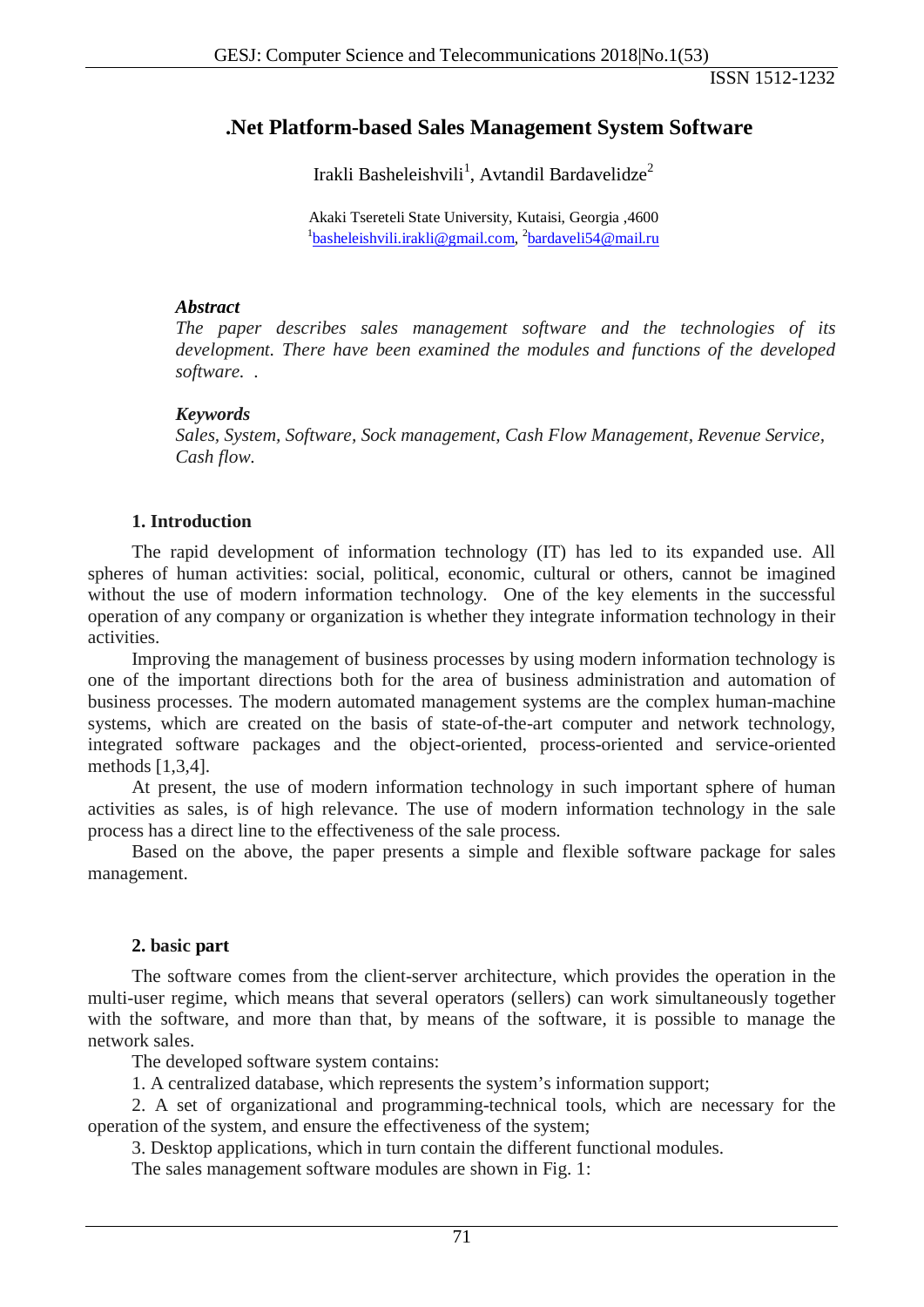ISSN 1512-1232



**Fig. 1 sales management software modules**

Let us consider the software modules shown in Fig. 1.

 **Receipt of goods**. This module presents all operations relating to receipt of goods: registration of received goods (Fig.2 - insertion of bar code by means of a barcode scanner, specifying the name of the item, unit of measure, of receiving goods, the value of the sale, quantity, etc.);

vendor registration and the management of information on them; management of the payments of financial obligations caused by receipt of goods; editing or deleting the registered items. Loading from the revenue service web-portal in the program of the received invoices.

| <b>Ig</b> Main                 |                                              |                                             |                                                  |                                                                |                     |                  |                           |                                              |                    |                           |        |                            |           |                              | σ             | $\times$    |
|--------------------------------|----------------------------------------------|---------------------------------------------|--------------------------------------------------|----------------------------------------------------------------|---------------------|------------------|---------------------------|----------------------------------------------|--------------------|---------------------------|--------|----------------------------|-----------|------------------------------|---------------|-------------|
| panel                          |                                              |                                             |                                                  |                                                                |                     |                  |                           |                                              |                    |                           |        |                            |           |                              |               |             |
| P<br>启<br>Getting<br>the goods | ⊡<br>Æ<br>Goods<br>Goods<br>list<br>received | $\blacktriangleright$<br>Revenue<br>Service | ۴<br>ķВ<br>Sale of<br>Realized<br>goods<br>goods | <sup>(H)</sup> Output cashbox<br><sup>(14)</sup> Input cashbox |                     |                  | Goods remains             | <b>R</b> Creditors<br><sup>6</sup> K Debtors |                    |                           |        |                            |           |                              |               |             |
|                                | Goods                                        |                                             | Sale                                             | Cashbox                                                        |                     |                  | Balances                  | creditors and                                |                    |                           |        |                            |           |                              |               |             |
|                                | Getting the goods $\times$                   |                                             |                                                  |                                                                |                     |                  |                           |                                              |                    |                           |        |                            |           |                              |               | $\mathbb X$ |
| D                              | X Close<br>Refresh                           |                                             |                                                  |                                                                |                     |                  |                           |                                              |                    |                           |        |                            |           |                              |               |             |
| Add goods                      |                                              |                                             |                                                  |                                                                |                     |                  |                           |                                              |                    |                           |        |                            |           |                              |               |             |
|                                |                                              |                                             |                                                  |                                                                |                     | Date             | Name                      |                                              | Barcode            | Units of measure quantity |        | Acceptance p selling price |           | Acceptance val Selling value |               |             |
|                                | Date:                                        | 12.10.2017                                  |                                                  | $\blacksquare$                                                 | $\ddot{\mathbf{r}}$ |                  |                           |                                              |                    |                           |        |                            |           |                              |               |             |
|                                | Provided:                                    |                                             |                                                  |                                                                |                     |                  | ▶ 12.10.2017 Korona 90g   |                                              | 42658421452 ცალი   |                           | 100.00 | 2.500000                   | 3.000000  | 250.00000000                 | 300.00000000  |             |
|                                |                                              | <b>LLC</b> Megaco                           |                                                  | ۰o                                                             |                     |                  | 12.10.2017 Alpen gold 90g |                                              | 87456514241 ცალი   |                           | 100.00 | 2.000000                   | 2.500000  | 200.00000000                 | 250.00000000  |             |
|                                | Barcode:                                     |                                             | 252465842144                                     |                                                                |                     | 12.10.2017 Barni |                           |                                              | 84569545845 შეკვრა |                           | 100.00 | 15.000000                  | 20.000000 | 1500.00000000                | 2000.00000000 |             |
|                                | Name:                                        |                                             |                                                  |                                                                |                     |                  | 12.10.2017 Tvix 55 g      |                                              | 8564584212 ცალი    |                           | 300,00 | 1,000000                   | 2,000000  | 300,00000000                 | 600,00000000  |             |
|                                |                                              |                                             |                                                  |                                                                |                     | 12.10.2017 Dacha |                           |                                              | 252465842144 ცალი  |                           | 100.00 | 2.500000                   | 3.000000  | 250.00000000                 | 300.00000000  |             |
|                                | Units of measurement:                        | <b>B</b> scho                               |                                                  | $\sim$                                                         |                     |                  |                           |                                              |                    |                           |        |                            |           |                              |               |             |
|                                | Quantity:                                    |                                             |                                                  |                                                                |                     |                  |                           |                                              |                    |                           |        |                            |           |                              |               |             |
|                                | Acceptance price:                            |                                             |                                                  |                                                                |                     |                  |                           |                                              |                    |                           |        |                            |           |                              |               |             |
|                                | Sale price:                                  |                                             |                                                  |                                                                |                     |                  |                           |                                              |                    |                           |        |                            |           |                              |               |             |
|                                |                                              |                                             | Ó                                                | Add                                                            |                     |                  |                           |                                              |                    |                           |        |                            |           |                              |               |             |
| Payments                       |                                              |                                             |                                                  |                                                                |                     |                  |                           |                                              |                    |                           |        |                            |           |                              |               |             |
|                                | payed:                                       | 0,000000                                    |                                                  |                                                                |                     |                  |                           |                                              |                    |                           |        |                            |           |                              |               |             |
|                                | Payable:                                     | 2500,000000                                 |                                                  |                                                                |                     |                  |                           |                                              |                    |                           |        |                            |           |                              |               |             |
|                                | pay:                                         | 10                                          |                                                  |                                                                |                     |                  |                           |                                              |                    |                           |        |                            |           | 2500,00000000                | 3450,00000000 |             |

**Fig. 2 Receipt of goods**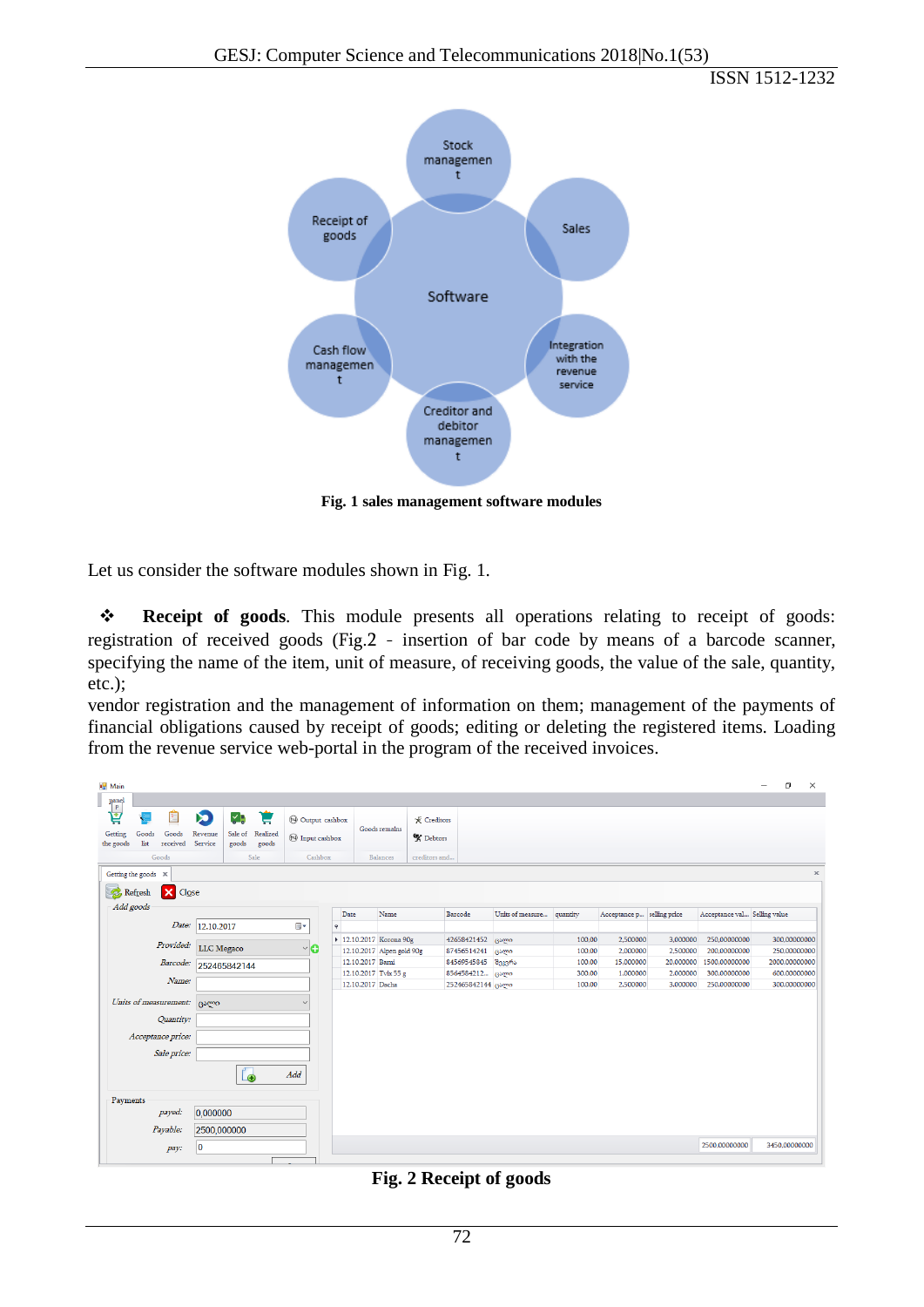| Main                                                                 |                                                   |                        |                                                            |                 |                                 |                  |                  |                           | ISSN 1512-1232<br>o<br>×   |
|----------------------------------------------------------------------|---------------------------------------------------|------------------------|------------------------------------------------------------|-----------------|---------------------------------|------------------|------------------|---------------------------|----------------------------|
| panel                                                                |                                                   |                        |                                                            |                 |                                 |                  |                  |                           |                            |
| ਵ<br>图<br>Goods<br>Getting<br>Goods<br>list<br>received<br>the goods | ⋗<br>мp<br>Revenue<br>Sale of<br>Service<br>goods | Έ<br>Realized<br>goods | <sup>64</sup> Output cashbox<br><sup>6</sup> Input cashbox | Goods remains   | <b>x</b> Creditors<br>X Debtors |                  |                  |                           |                            |
| Goods                                                                | Sale                                              |                        | Cashbox                                                    | <b>Balances</b> | creditors and                   |                  |                  |                           |                            |
| Goods received X<br>Refresh<br>Date of Receipt:                      | Close                                             | 07.11.2017 ■           |                                                            |                 |                                 |                  |                  |                           |                            |
| From: 02.10.2017     v<br>Date<br>$\tilde{\mathbf{v}}$               | To:<br>Name                                       | Barcode                | Units of measurement                                       |                 | quandry                         | Acceptance price | selling price    | Acceptance value          | $\bullet$<br>Selling value |
| $\triangleright$ 06.10.2017                                          | ნუთელა 200 გრ. მინი                               |                        | garmo                                                      |                 | 30.00                           | 4.960000         | 5.100000         | 148.80000000              | 153.00000000               |
| 06.10.2017                                                           | brimBodan Ni2 შვრიის                              |                        | <b>G</b> smn                                               |                 | 36.00                           | 1,630000         | 1.661112         | 58.68000000               | 59.80003200                |
| 06.10.2017                                                           | მზეს ზეთი ბარაქა 1ლ                               |                        | Gomn                                                       |                 | 75.00                           | 3.000000         | 3.033334         | 225.00000000              | 227.50005000               |
| 06.10.2017                                                           | მზეს ზეთი ბარაქა 0.5ლ                             |                        | Gotton                                                     |                 | 48.00                           | 1,650000         | 1.687500         | 79.20000000               | 81.00000000                |
| 06.10.2017                                                           | მარილი იოდიზირებუ                                 |                        | segana                                                     |                 | 10.00                           | 10.000000        | 10.200000        | 100.00000000              | 102.00000000               |
| 06.10.2017                                                           | abaznãn 60°100                                    |                        | <b>Garma</b>                                               |                 | 2000.00                         | 0.374000         | 0.381500         | 748.00000000              | 763.00000000               |
| 06.10.2017                                                           | ორცხობილა 170გრ                                   |                        | <b>G</b> Semo                                              |                 | 120.00                          | 0.650000         | 0.662500         | 78.00000000               | 79.50000000                |
| 06.10.2017                                                           | ორცხობილა 160გრ მტ                                |                        | eseme                                                      |                 | 100.00                          | 0.700000         | 0.715000         | 70.00000000               | 71.50000000                |
| 06.10.2017                                                           | საფანელი 170გრ                                    |                        | eseme                                                      |                 | 40.00                           | 0.600000         | 0.612500         | 24.00000000               | 24.50000000                |
| 07.10.2017                                                           | წუთელა T1X24                                      |                        | <b>B</b> >mo                                               |                 | 120.00                          | 2.490000         | 2,550000         | 298.80000000              | 306.00000000               |
| 07.10.2017                                                           | წლთელა 200 გრ. მინი                               |                        | <b>G</b> Semo                                              |                 | 45.00                           | 4.960000         | 5.100000         | 223.20000000              | 229.50000000               |
| 06.10.2017                                                           | პურის ჩხირი მარილია                               |                        | garren                                                     |                 | 100.00                          | 1.000000         | 1.020000         | 100.00000000              | 102.00000000               |
| 07.10.2017                                                           | ტუალეტის ქაღალდი                                  |                        | agges                                                      |                 | 50.00                           | 12.800000        | 13.100000        | 640.00000000              | 655.00000000               |
| 07.10.2017                                                           | სიმინდის ბურბუშელ                                 |                        | <b>Garrists</b>                                            |                 | 12.00                           | 3.200000         | 3.250000         | 38.40000000               | 39.00000000                |
| 07.10.2017                                                           | სიმინდის ბურბუშელ                                 |                        | <b>Useron</b>                                              |                 | 12.00                           | 3.200000         | 3.250000         | 38.40000000               | 39.00000000                |
| 07.10.2017                                                           | სიმინდის ბურბუშელ                                 |                        | Garren                                                     |                 | 24.00                           | 2.950000         | 3.000000         | 70.80000000               | 72.00000000                |
| an an naam                                                           | .                                                 |                        |                                                            |                 | 28.88                           | <b>B.BPARRA</b>  | <b>B. SABAAS</b> | <i><b>AMM ABARAAA</b></i> | LAR ARRARAR                |
|                                                                      |                                                   |                        |                                                            |                 | 44631.00                        |                  |                  | 67862,56140100            | 70412,39314900             |

**Fig. 3 Goods received**

 **Stock management.** Stocks represent the universe of those goods, which are stored in the organization. The given model allows us for determining stock of goods we have at the current time. The rational stock management ensures the effective organization of goods in stock. We are able to control the remaining items by the day, keep tabs of zero-rated goods and so on.

| all Main                                        |                                                                       |                                             |                                                                 |                      |                                      |                      |            |                  |               |                                     | σ              |  |
|-------------------------------------------------|-----------------------------------------------------------------------|---------------------------------------------|-----------------------------------------------------------------|----------------------|--------------------------------------|----------------------|------------|------------------|---------------|-------------------------------------|----------------|--|
| panel                                           |                                                                       |                                             |                                                                 |                      |                                      |                      |            |                  |               |                                     |                |  |
| 京<br>Œ<br>Getting<br>Goods<br>list<br>the goods | ⊡<br>$\blacktriangleright$<br>Goods<br>Revenue<br>received<br>Service | МB<br>Realized<br>Sale of<br>goods<br>goods | <sup>(14)</sup> Output cashbox<br><sup>(14)</sup> Input cashbox | <b>Goods remains</b> | *Creditors<br><sup>O</sup> K Debtors |                      |            |                  |               |                                     |                |  |
|                                                 | Goods                                                                 | Sale                                        | Cashbox                                                         | <b>Balances</b>      | creditors and                        |                      |            |                  |               |                                     |                |  |
| Balance X                                       |                                                                       |                                             |                                                                 |                      |                                      |                      |            |                  |               |                                     |                |  |
| $\mathcal{L}$<br>Refresh<br>Date:               | X Close<br>07.11.2017                                                 | Export<br>⊞▼                                |                                                                 |                      |                                      |                      |            |                  |               |                                     |                |  |
| Date                                            | Good Name                                                             |                                             |                                                                 | Barcode              |                                      | Units of measurement | Ouantity   | Acceptance price | Selling price | Receiving mo Selling amount         |                |  |
| 11.09.2017                                      |                                                                       |                                             |                                                                 |                      |                                      |                      | 0.000000   | 1,550000         | 1.575000      | 0.000000000 0.000000000000          |                |  |
| 11.09.2017                                      | მაიოწეზი ოლივკოვი 200'40<br>თევზის კ. თინუსი 185გ                     |                                             |                                                                 |                      |                                      | ცალი<br><b>B</b> amo | 16.000000  | 2.980000         | 3.050000      | 47.68000000 48.8000000000           |                |  |
| 11.09.2017                                      | საირა 185x                                                            |                                             |                                                                 |                      |                                      | ცალი                 | 0.000000   | 2.550000         | 2,600000      | 0.000000000 0.000000000000          |                |  |
| 11.09.2017                                      | პურის ჩხირი მარილიანი 4კგ                                             |                                             |                                                                 |                      |                                      | ყუთი                 | 0.000000   | 16.500000        | 16.800000     | 0.000000000 0.0000000000000         |                |  |
| 11.09.2017                                      | პურის ჩხირი მარილიანი 200 გრ                                          |                                             |                                                                 |                      |                                      | ცალი                 | 0.000000   | 1.000000         | 1.020000      | 0.000000000 0.0000000000000         |                |  |
| 12.09.2017                                      | სიმიწდის ბურბუშელა "ცეროდეწა"20ც                                      |                                             |                                                                 |                      |                                      | შეკვრა               | 0.000000   | 4.500000         | 4.600000      | 0.0000000000 0.0000000000000        |                |  |
| 12.09.2017                                      | სიმინდის ბურბუშელა სიურპრიზით "მისტერ კრისპო" 20ც                     |                                             |                                                                 |                      |                                      | შეკვრა               | 0.000000   | 15,000000        | 15,300000     | 0.000000000 0.000000000000          |                |  |
| 13.09.2017                                      | მაკარონი კორონა 5კ                                                    |                                             |                                                                 |                      |                                      | შეკვრა               | 0.000000   | 6.500000         | 6.650000      | 0.000000000 0.000000000000          |                |  |
| 12.09.2017                                      | სწიკერსი სუპერი 95 გ (128                                             |                                             |                                                                 |                      |                                      | ცალი                 | 313.000000 | 1.580000         | 1.609375      | 494.5400000 503.734375000           |                |  |
| 12.09.2017                                      | მ&მ შოკოლადით 45 გ (192)                                              |                                             |                                                                 |                      |                                      | ცალი                 | 0.000000   | 1.030000         | 1.050000      | 0.000000000 0.000000000000          |                |  |
| 12.09.2017                                      | მ&მ მაქსი თხილით 70 გ (144)                                           |                                             |                                                                 |                      |                                      | <b>B</b> acho        | 0.000000   | 1.580000         | 1.600000      | 0.0000000000 0.0000000000000        |                |  |
| 12.09.2017                                      | აწავომი 60'100                                                        |                                             |                                                                 |                      |                                      | ცალი                 | 0.000000   | 0.374000         | 0.381500      | 0,000000000 0,000000000000          |                |  |
| 12.09.2017                                      | სოლწიშვო №2 შვრიის ფანტელი 500°18                                     |                                             |                                                                 |                      |                                      | ცალი                 | 0.000000   | 1.630000         |               | 1.661112 0.000000000 0.000000000000 |                |  |
| 12.09.2017                                      | უსტამი 0.5*18                                                         |                                             |                                                                 |                      |                                      | <b>Garmo</b>         | 0.000000   | 2.361112         | 2.388889      | 0.000000000 0.000000000000          |                |  |
| 12.09.2017                                      | rosBs 400°16                                                          |                                             |                                                                 |                      |                                      | ცალი                 | 0.000000   | 2.250000         | 2.281250      | 0.000000000 0.000000000000          |                |  |
| 12.09.2017                                      |                                                                       | მზესუმზირის ხალვა 4კგ (დაჭრილი-500გ)        |                                                                 |                      |                                      | ყუთი                 | 0.000000   | 13.000000        | 13.300000     | $0.000000000$ 0.0000000000000       |                |  |
| 12.09.2017                                      | მაიონეზი ოლივკოვი 200*40                                              |                                             |                                                                 |                      |                                      | ცალი                 | 0.000000   | 1,550000         | 1.575000      | 0.000000000                         | 0.000000000000 |  |
| .                                               |                                                                       |                                             |                                                                 |                      |                                      |                      | .          | --------         |               |                                     |                |  |

**Fig. 4 goods balance**

 **Sales.** The module presents a very simple interface od sales, which provides fast sales, enhances the effectiveness of the operation and mitigates the risks of errors during the routine transactions. This module is equipped with the following capacities: fast customer service; the use of a bar code scanner; cash payments and calculation of change; search for goods by bar code and the name of item; accounting and control of obligations arising as a result of sales on the part of customer; price discounting by customer. The program allows for controlling sold products, determining sold goods by a given period, and so on.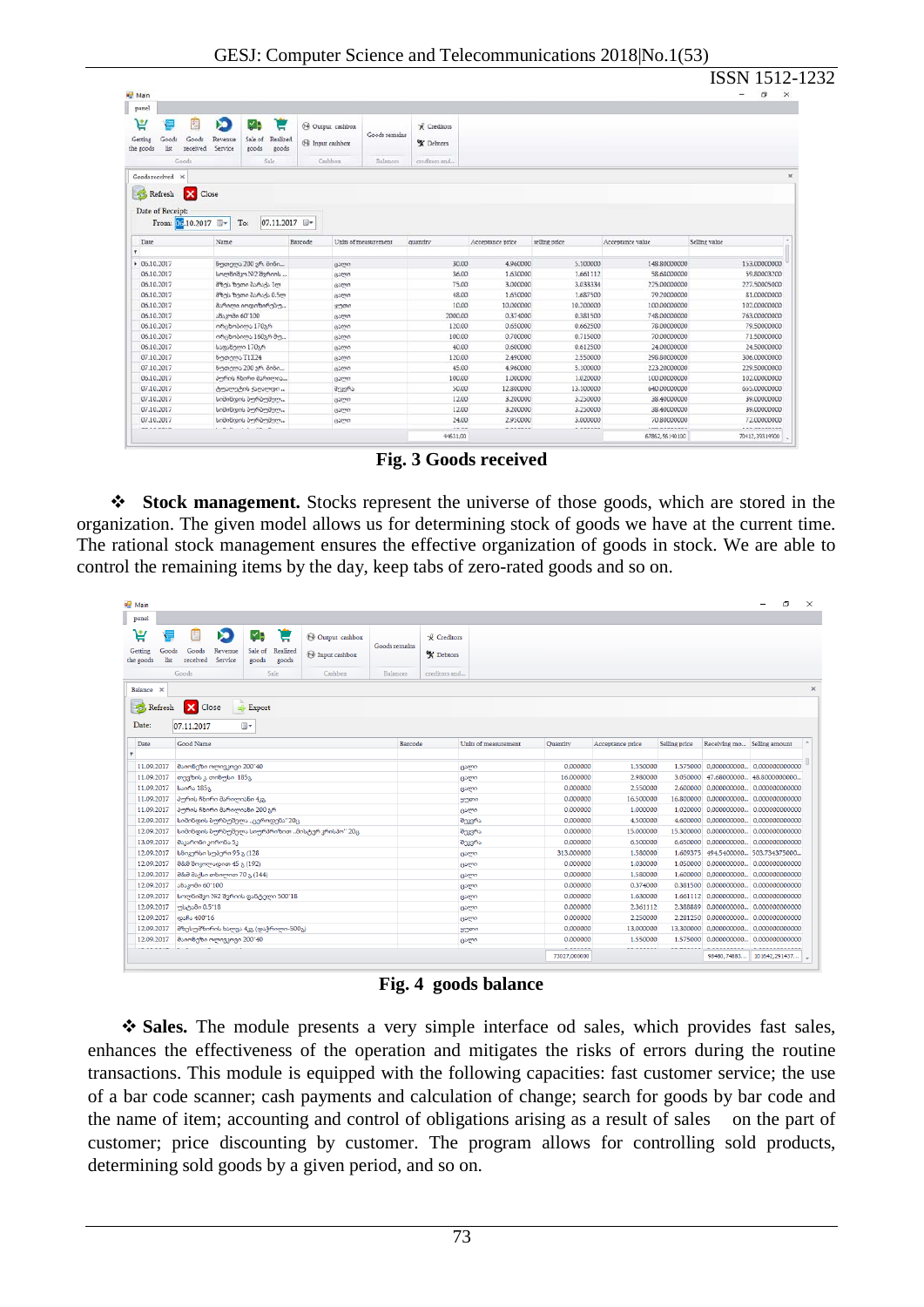#### ISSN 1512-1232

To make the sale process as simple and fast as possible, the sales module envisages the automated printing of the receipt for tax purposes from the cash register upon the completion of a particular sale process, which enables the cashier-seller to avoid that routine work, which envisages the necessity of check printing from the cash register upon the completion of a particular sale process, which also eliminates any chance of error, which may be caused by the cahier-seller when printing the check on the cash register. To ensure automated picking up of a check from the cash register, the cash register has been integrated with the software.

|                                                                                                                                                                                                                                                                                                                         |                                                                  |                                |               |                                |                           |                      |                                       | ο                         |
|-------------------------------------------------------------------------------------------------------------------------------------------------------------------------------------------------------------------------------------------------------------------------------------------------------------------------|------------------------------------------------------------------|--------------------------------|---------------|--------------------------------|---------------------------|----------------------|---------------------------------------|---------------------------|
| panel                                                                                                                                                                                                                                                                                                                   |                                                                  |                                |               |                                |                           |                      |                                       |                           |
| 京<br>F                                                                                                                                                                                                                                                                                                                  | ⊠<br>ķв                                                          |                                |               |                                |                           |                      |                                       |                           |
|                                                                                                                                                                                                                                                                                                                         | u                                                                | <b><i>D</i></b> Output cashbox | Goods remains | *Creditors                     |                           |                      |                                       |                           |
| Getting<br>Goods<br>Goods<br>the goods<br>list<br>received                                                                                                                                                                                                                                                              | Revenue<br>Sale of Realized<br>Service<br>${\tt goods}$<br>goods | <sup>(14)</sup> Input cashbox  |               | Y Debtors                      |                           |                      |                                       |                           |
| Goods                                                                                                                                                                                                                                                                                                                   | Sale                                                             | Cashbox                        | Balances      | creditors and.                 |                           |                      |                                       |                           |
|                                                                                                                                                                                                                                                                                                                         |                                                                  |                                |               |                                |                           |                      |                                       |                           |
| $\boldsymbol{\times}$                                                                                                                                                                                                                                                                                                   |                                                                  |                                |               |                                |                           |                      |                                       |                           |
| X Close<br>Refresh                                                                                                                                                                                                                                                                                                      |                                                                  |                                |               |                                |                           |                      |                                       |                           |
| Goods                                                                                                                                                                                                                                                                                                                   |                                                                  |                                |               |                                |                           |                      |                                       |                           |
| Barcode:                                                                                                                                                                                                                                                                                                                |                                                                  | Good Name                      |               | Units of measurement           | Quantity                  | Selling price        | Cost                                  |                           |
|                                                                                                                                                                                                                                                                                                                         |                                                                  |                                |               |                                |                           |                      |                                       |                           |
| Good:                                                                                                                                                                                                                                                                                                                   |                                                                  | $\ddot{\phantom{0}}$           |               |                                |                           |                      |                                       |                           |
| Quantity:                                                                                                                                                                                                                                                                                                               | $1\frac{1}{2}$                                                   |                                |               |                                |                           |                      |                                       |                           |
| Price:                                                                                                                                                                                                                                                                                                                  |                                                                  |                                |               |                                |                           |                      |                                       |                           |
|                                                                                                                                                                                                                                                                                                                         |                                                                  |                                |               |                                |                           |                      |                                       |                           |
| Cost:                                                                                                                                                                                                                                                                                                                   |                                                                  |                                |               |                                |                           |                      |                                       |                           |
| 07.11.2017                                                                                                                                                                                                                                                                                                              | U,                                                               |                                |               |                                |                           |                      |                                       |                           |
| ☑ Automatic handling                                                                                                                                                                                                                                                                                                    |                                                                  |                                |               |                                |                           |                      |                                       |                           |
|                                                                                                                                                                                                                                                                                                                         |                                                                  |                                |               |                                |                           |                      |                                       |                           |
| Payments                                                                                                                                                                                                                                                                                                                |                                                                  |                                |               |                                |                           |                      |                                       |                           |
| Sum:                                                                                                                                                                                                                                                                                                                    | Р                                                                | Pay                            |               |                                |                           |                      |                                       |                           |
|                                                                                                                                                                                                                                                                                                                         |                                                                  |                                |               |                                |                           |                      |                                       |                           |
| Pay:<br>$\overline{0}$                                                                                                                                                                                                                                                                                                  | noun change:                                                     |                                |               |                                |                           |                      |                                       |                           |
| ⊠ Automatic check                                                                                                                                                                                                                                                                                                       |                                                                  |                                |               |                                |                           |                      |                                       |                           |
|                                                                                                                                                                                                                                                                                                                         |                                                                  |                                |               |                                |                           |                      |                                       |                           |
|                                                                                                                                                                                                                                                                                                                         |                                                                  |                                |               |                                |                           |                      |                                       |                           |
|                                                                                                                                                                                                                                                                                                                         |                                                                  |                                |               |                                |                           |                      |                                       |                           |
|                                                                                                                                                                                                                                                                                                                         |                                                                  |                                |               |                                |                           |                      |                                       |                           |
| panel<br>٢<br>Goods<br>Goods<br>Getting                                                                                                                                                                                                                                                                                 | ⋗<br>۷R<br>Revenue<br>Sale of<br>Realized                        | <b>E</b> Output cashbox        | Goods remains | * Creditors                    |                           |                      |                                       |                           |
| $\mathop{\rm list}$<br>received<br>the goods                                                                                                                                                                                                                                                                            | Service<br>goods<br>goods                                        | <sup>(+)</sup> Input cashbox   |               | Thebtors                       |                           |                      |                                       |                           |
| Goods                                                                                                                                                                                                                                                                                                                   | Sala                                                             | Cashbox                        | Balances      |                                |                           |                      |                                       |                           |
| $\mathbf{x}$                                                                                                                                                                                                                                                                                                            |                                                                  |                                |               | creditors and.                 |                           |                      |                                       |                           |
|                                                                                                                                                                                                                                                                                                                         |                                                                  |                                |               |                                |                           |                      |                                       |                           |
|                                                                                                                                                                                                                                                                                                                         |                                                                  |                                |               |                                |                           |                      |                                       |                           |
| $\boldsymbol{\mathsf{x}}$<br>Close                                                                                                                                                                                                                                                                                      | Data Export                                                      |                                |               |                                |                           |                      |                                       |                           |
|                                                                                                                                                                                                                                                                                                                         |                                                                  |                                |               |                                |                           |                      |                                       |                           |
| From: 01.08.2017 D-                                                                                                                                                                                                                                                                                                     | 08.11.2017 ■<br>To:                                              |                                |               |                                |                           |                      |                                       |                           |
| Name                                                                                                                                                                                                                                                                                                                    |                                                                  |                                | Barcode       | Units of measurement           | Quantity                  | Price                | Acceptance value                      | Selling value             |
|                                                                                                                                                                                                                                                                                                                         |                                                                  |                                |               |                                |                           |                      |                                       |                           |
|                                                                                                                                                                                                                                                                                                                         |                                                                  |                                |               | Garmo                          | 28,000000                 | 1.990000             | 54.600000000000                       | 55,600000                 |
| Jevfields 90 a                                                                                                                                                                                                                                                                                                          |                                                                  |                                |               | Gumn                           | 28,000000                 | 1,990000             | 54.600000000000                       | 55,600000                 |
| grafientis 90 g                                                                                                                                                                                                                                                                                                         |                                                                  |                                |               | முறை                           | 28.000000                 | 1.990000             | 54.600000000000                       | 55.600000                 |
| genfields 90 a                                                                                                                                                                                                                                                                                                          |                                                                  |                                |               | game                           | 10.000000                 | 1,990000             | 19.500000000000                       | 19,860000                 |
| amfimitis 90 a<br>gentherities 90 a                                                                                                                                                                                                                                                                                     |                                                                  |                                |               | Gorma                          | 28.000000<br>28.000000    | 1.990000<br>1,990000 | 54.600000000000<br>54.600000000000    | 55,600000<br>55,600000    |
| gentlerdia 90 a                                                                                                                                                                                                                                                                                                         |                                                                  |                                |               | <b>B</b> Sean<br><b>Godina</b> | 84.000000                 | 1,990000             | 163.800000000000                      | 166.800000                |
| genfields 90 a                                                                                                                                                                                                                                                                                                          |                                                                  |                                |               | (Pyliat)                       | 432.000000                | 1.990000             | 842.400000000000                      | 857.830000                |
| grafientis 90 a                                                                                                                                                                                                                                                                                                         |                                                                  |                                |               | Gorma                          | 28.000000                 | 1,990000             | 54.600000000000                       | 55,600000                 |
| კორონა 90 გ                                                                                                                                                                                                                                                                                                             |                                                                  |                                |               | Golden                         | 50.000000                 | 1.990000<br>1.990000 | 97.500000000000                       | 99.290000                 |
| generatio 90 b<br>grafiestis 90 g                                                                                                                                                                                                                                                                                       |                                                                  |                                |               | Option                         | 28.000000<br>28.000000    | 1.990000             | 54.600000000000<br>54.600000000000    | 55.600000<br>55,600000    |
| ალპენგოლდი 90 გ                                                                                                                                                                                                                                                                                                         |                                                                  |                                |               | game<br><b>Gorma</b>           | 168,000000                | 1,680000             | 277.200000000000                      | 282,000000                |
| ალპენგოლდი 90 გ                                                                                                                                                                                                                                                                                                         |                                                                  |                                |               | Gomn                           | 10,000000                 | 1,680000             | 16.500000000000                       | 16,800000                 |
| ალპენგოლდი 90 გ                                                                                                                                                                                                                                                                                                         |                                                                  |                                |               | gomn                           | 28.000000                 | 1.680000             | 46.200000000000                       | 47.000000                 |
| Realized goods<br>& Refresh<br>Selling date<br>Date<br>> 11.09.20 - generalis 90 a<br>21.09.2017<br>23.09.2017<br>24.09.2017<br>22.09.2017<br>27.09.2017<br>30.09.2017<br>30.09.2017<br>24.09.2017<br>28.09.2017<br>29.09.2017<br>30.09.2017<br>11.09.2017<br>16.09.2017<br>21.09.2017<br>22.09.2017<br>ალპენგოლდი 90 გ |                                                                  |                                |               | uppen                          | 10.000000<br>53908.000000 | 1.680000             | 16.500000000000<br>83881,290428000000 | 16.800000<br>85455,827460 |

**Fig. 6 Realized goods**

 **Integration with the revenue service** [6]. This module is equipped with the following capacities:

- uploading of the users of the electronic invoices created by the authorized customers of the revenue service's electronic declaration, who are eligible to fill, store, correct, activate, cancel and complete the electronic invoice, as well as their storage in a database;
- uploading of the electronic invoice and its import in a database;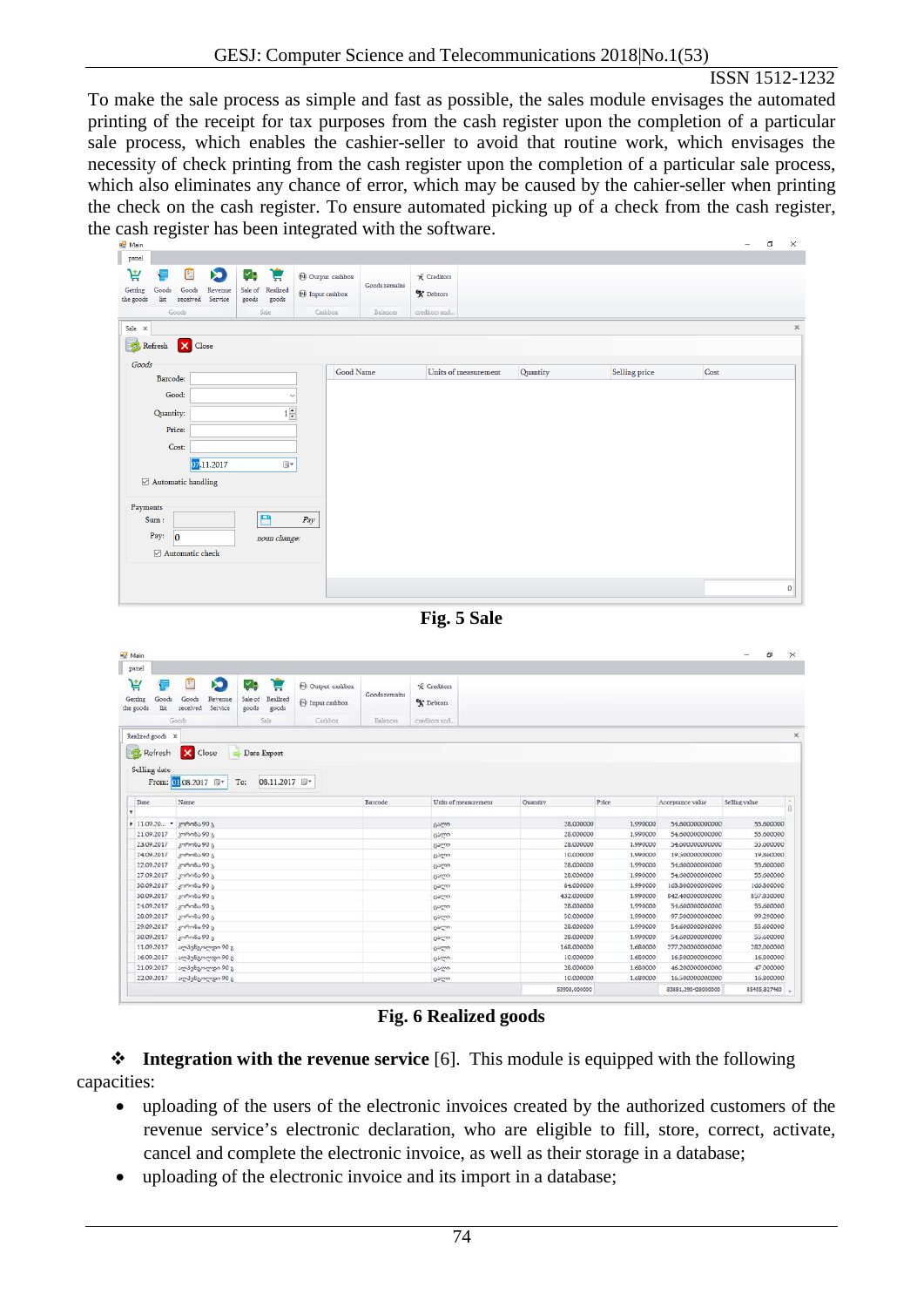- viewing of the uploaded invoice and making adjustments (determining the sale price of the goods, giving a bar code to the goods by means of a bar code scanner, if the goods unloaded by the invoice have no bar code or have incorrect bar code);
- uploading of the electronic invoices the revenue service web-portal;
- vendor control;
- cancellation of the electronic invoice imported in a database;
- determining the sale price of goods (bringing the sale price determined earlier for the same goods);
- controlling re-uploading of the invoice imported in a database.

| all Main                                                                                          |                                       |                                                                |               |                        |           |                               |                  | -             | ο<br>$\times$ |
|---------------------------------------------------------------------------------------------------|---------------------------------------|----------------------------------------------------------------|---------------|------------------------|-----------|-------------------------------|------------------|---------------|---------------|
| $\frac{panel}{p}$                                                                                 |                                       |                                                                |               |                        |           |                               |                  |               |               |
| Ä<br>鱼<br>G<br>$\blacktriangleright$                                                              | 穹<br>V.                               | <sup>(14</sup> ) Output cashbox                                | Goods remains | * Creditors            |           |                               |                  |               |               |
| Goods<br>Getting<br>Goods<br>Revenue<br>$\mathop{\mathrm{list}}$<br>received Service<br>the goods | Sale of<br>Realized<br>goods<br>goods | $\textcircled{f4}$ Input cashbox                               |               | <sup>6</sup> K Debtors |           |                               |                  |               |               |
| Goods                                                                                             | Sale                                  | Cashbox                                                        | Balances      | creditors and          |           |                               |                  |               |               |
| Download Electronic waybill $~\times~$                                                            |                                       |                                                                |               |                        |           |                               |                  |               | $\mathbb X$   |
| Get waybill                                                                                       |                                       | Upload Database <b>CO</b> Selling prices <b>&amp;</b> Barcodes | X Close       |                        |           |                               |                  |               |               |
| Waybill                                                                                           |                                       | Good                                                           |               | $\triangle$ Barcode    | Barcode 2 | Units of measurement Quantity | Acceptance price | Selling price |               |
| Service Users:                                                                                    |                                       | $\checkmark$                                                   |               |                        |           |                               |                  |               |               |
|                                                                                                   |                                       |                                                                |               |                        |           |                               |                  |               |               |
| Password:                                                                                         |                                       |                                                                |               |                        |           |                               |                  |               |               |
| Waybill ID:                                                                                       |                                       |                                                                |               |                        |           |                               |                  |               |               |
| <b>Created Date:</b>                                                                              | ხუთშაბათი, 14 დეკემბერი , ∨           |                                                                |               |                        |           |                               |                  |               |               |
| Waybill Number:                                                                                   |                                       |                                                                |               |                        |           |                               |                  |               |               |
| <b>Sum Price:</b>                                                                                 |                                       |                                                                |               |                        |           |                               |                  |               |               |
| Provider Name:                                                                                    |                                       |                                                                |               |                        |           |                               |                  |               |               |
| Waybill ID<br>Date                                                                                |                                       |                                                                |               |                        |           |                               |                  |               |               |
| $\mathbf{P}$                                                                                      |                                       |                                                                |               |                        |           |                               |                  |               |               |
|                                                                                                   |                                       |                                                                |               |                        |           |                               |                  |               |               |
|                                                                                                   |                                       |                                                                |               |                        |           |                               |                  |               |               |
|                                                                                                   |                                       |                                                                |               |                        |           |                               |                  |               |               |
|                                                                                                   |                                       |                                                                |               |                        |           |                               |                  |               |               |
|                                                                                                   |                                       |                                                                |               |                        |           |                               |                  |               |               |
|                                                                                                   |                                       |                                                                |               |                        |           |                               |                  |               |               |
|                                                                                                   |                                       |                                                                |               |                        |           |                               |                  |               |               |

**Fig.7 rs**

 **The creditor and debitor module**. The module provides the control of receivables and payables, as well as their detailed accounting, which allows us for obtaining detailed information on receivables and payables.

 **Cash flow management**. This module ensures accounting of cash assets entered into the till and pulled from the cash register.

The proposed software has been developed by using the Microsoft company's technologies (.Net Framework, C# software programming language). A software database has been developed and placed on a Sql Server 2014, which is a modern and widely accepted management system of the client-server databases, which is being widely used for working with the large databases[2,3].

# 3. **Summary**

There has been developed the sales management software, which enhances the effectiveness and reliability of the sales process.

The proposed sales management software meets those quality requirements, which are imposed on the software: effectiveness; functionality; simplicity of use; promptness; integratedness; compatibility; sustainability, expansibility, etc.

The software presented by this paper has been introduced in the companies and is being used actively and successfully by them.